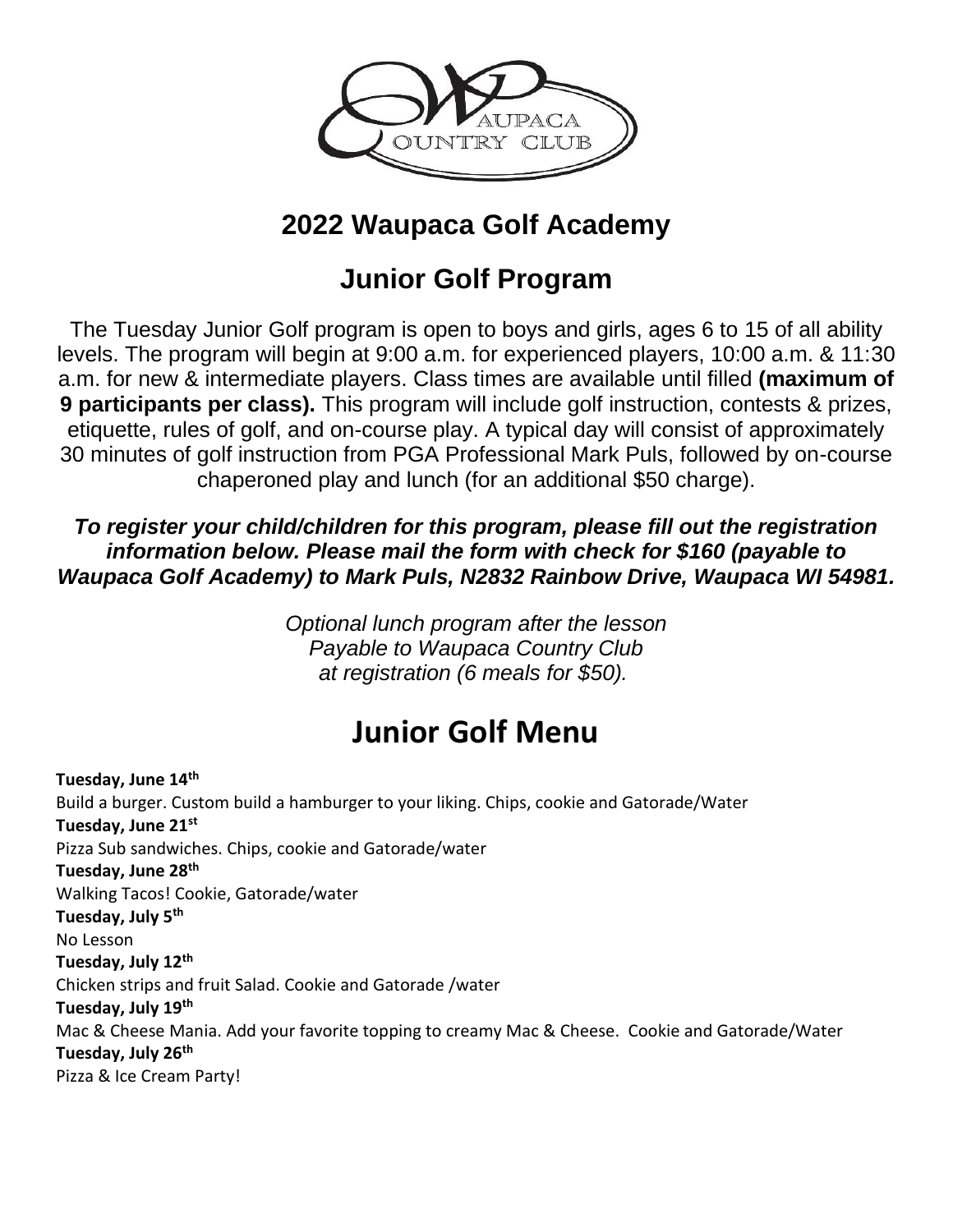### **Tuesday Junior Golf Chaperones**

Parents, brothers, and sisters (16+ years old), we need your help - please sign-up for two of the listed dates below at the registration table on Tuesday, June 14<sup>th</sup>.

> June 14th, June 21st, June 28th, **NO GOLF CLASS JULY 5TH** , July 12th, July 19th, July 26<sup>th</sup>

#### **Items to bring to Tuesday Junior Golf Day**

(Please indicate your child's name the items that she/he brings to the Club) Sunscreen, Water bottle, Hat, Golf Clubs, Golf Balls, Golf Glove

### **Please print clearly and circle the class that best fits your child. Class times may fill quickly. Please be open to alternate times if necessary.**

|                                               | _ Age: ________                                                                                     |
|-----------------------------------------------|-----------------------------------------------------------------------------------------------------|
|                                               | Lunch Option: YES / NO (Please make check for lunch payable to the Waupaca Country Club \$50/child) |
| Please circle the best option for your child: |                                                                                                     |
|                                               | Experienced (9 a.m.) Intermediate (10 a.m.) Intermediate (11:30 a.m.)                               |
|                                               |                                                                                                     |
|                                               |                                                                                                     |
|                                               | Lunch Option: YES / NO (Please make check for lunch payable to the Waupaca Country Club \$50/child) |
| Please circle the best option for your child: |                                                                                                     |
|                                               | Experienced (9 a.m.) Intermediate (10 a.m.) Intermediate (11:30 a.m.)                               |
|                                               |                                                                                                     |
|                                               |                                                                                                     |
|                                               |                                                                                                     |
|                                               | Lunch Option: YES / NO (Please make check for lunch payable to the Waupaca Country Club \$50/child) |
|                                               |                                                                                                     |
| Please circle the best option for your child: | Experienced (9 a.m.) Intermediate (10 a.m.) Intermediate (11:30 a.m.)                               |